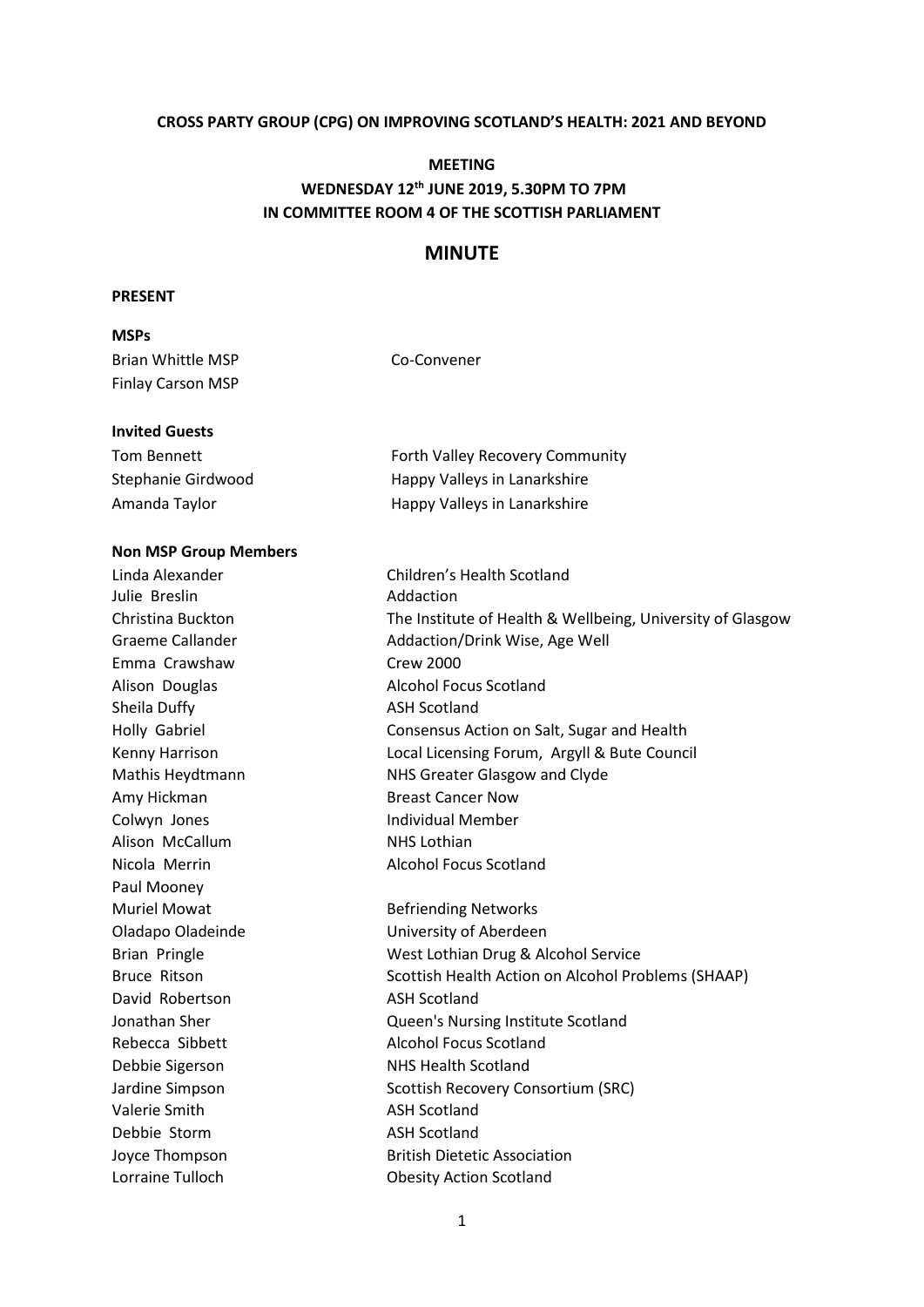Derek Watt **Scottish Recovery Consortium (SRC)** Lauren White MRC/CSO Social and Public Health Sciences Unit, University of Glasgow

# **APOLOGIES**

Kenneth Gibson MSP David Stewart MSP Miles Briggs MSP Alex Cole-Hamilton MSP Alison Whiteman MSP Anas Sarwar MSP

Eric Carlin SHAAP Elizabeth Hurst Mentor Scotland Andy MacGregor Scotcen Drew Walker NHS Tayside

David Blane **David Blane** University of Glasgow Karen Barton **Abertay University** Aileen Bryson **Royal Pharmaceutical Society** Jeff Collin University of Edinburgh Lucia D'Ambroso Centre for Global Development, University of Aberdeen Nadia Fanous University of Glasgow Andrew Fraser NHS Health Scotland<br>Carol Emslie NHS Glasgow Caledonian Glasgow Caledonian University Laurence Gruer **Individual member** Shruti Jane Scottish Obesity Alliance Jennifer Kennedy **Homes** for Scotland Dave Liddell **Scottish Drugs Forum**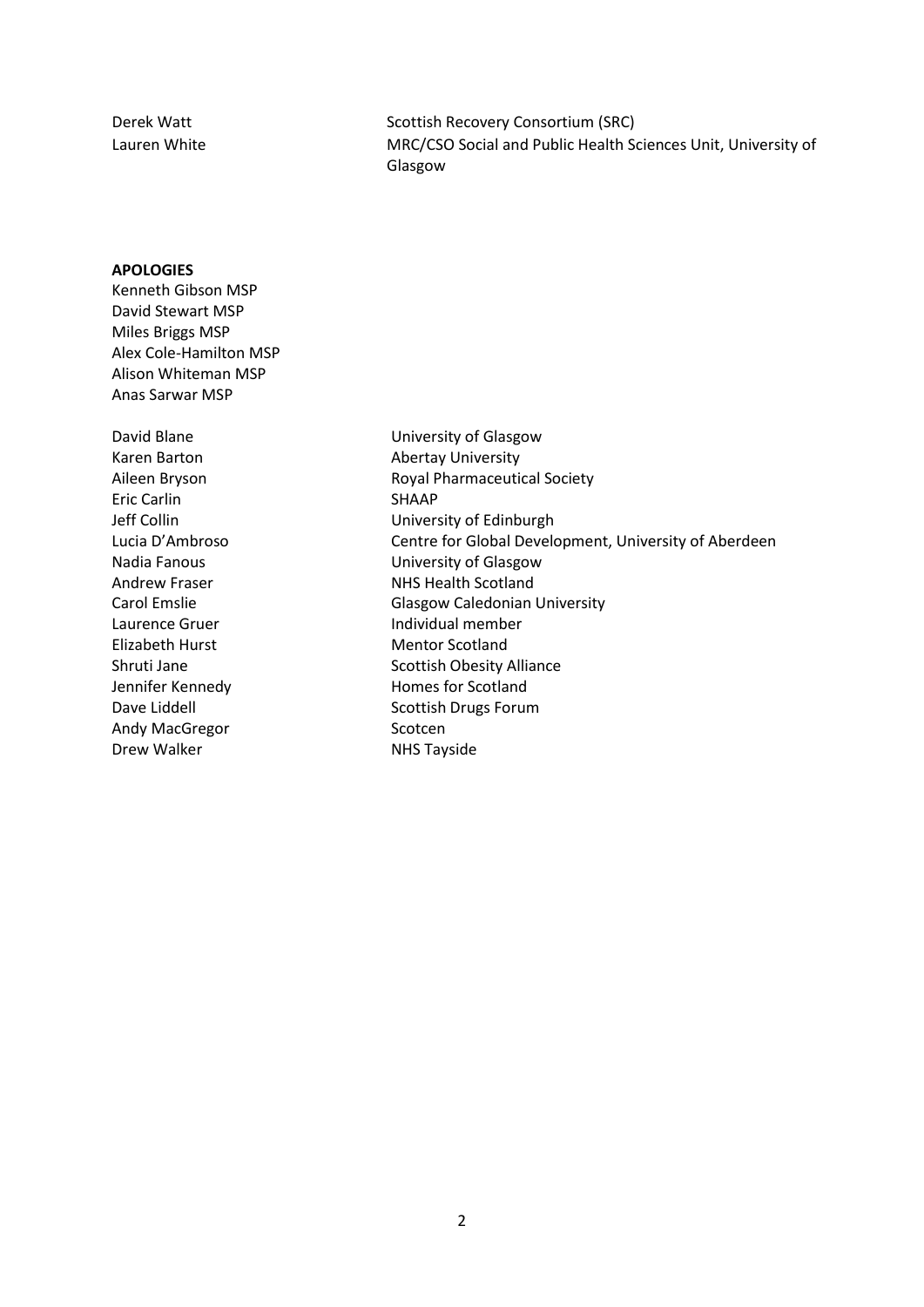## **PART ONE**

|    |                                                                                                                                                                                                                                                                                                                                                                                                                                                                                                    | <b>Action</b> |
|----|----------------------------------------------------------------------------------------------------------------------------------------------------------------------------------------------------------------------------------------------------------------------------------------------------------------------------------------------------------------------------------------------------------------------------------------------------------------------------------------------------|---------------|
| 1. | Welcome by the Convener, Brian Whittle MSP                                                                                                                                                                                                                                                                                                                                                                                                                                                         |               |
|    | The Convener welcomed everyone to the meeting and a special<br>welcome to the guest speakers, Tom Bennett from Forth Valley<br>Recovery Community and Stephanie Girdwood, from Happy Valleys in<br>Lanarkshire.<br>Co-Conveners David Stewart MSP and Kenneth Gibson MSP were                                                                                                                                                                                                                      |               |
|    | unable to make the meeting. The Convener welcomed Finlay Carson<br>MSP to the meeting.                                                                                                                                                                                                                                                                                                                                                                                                             |               |
| 2. | <b>Declaration of Interests (Standing Item)</b>                                                                                                                                                                                                                                                                                                                                                                                                                                                    |               |
|    | Members were asked to declare any updates to their original declared<br>interests, and to highlight any conflicts of interest specific to today's<br>meeting.                                                                                                                                                                                                                                                                                                                                      |               |
|    | There were no declarations.                                                                                                                                                                                                                                                                                                                                                                                                                                                                        |               |
| 3. | Topic Discussion: Empowered communities reducing use of and<br>harm from unhealthy commodities.                                                                                                                                                                                                                                                                                                                                                                                                    |               |
|    | The Convener introduced the guest speakers, and it was noted<br>questions and discussion would follow.                                                                                                                                                                                                                                                                                                                                                                                             |               |
|    | Tom Bennett, Team Leader, Forth Valley Recovery Community (FVRC)                                                                                                                                                                                                                                                                                                                                                                                                                                   |               |
|    | Tom Bennett started his presentation by explaining that the Forth<br>Valley Recovery Community is a community, not a service, for those<br>recovering from process or behavioural issues (eg gambling, alcohol or<br>drug use). Recovery development workers are in recovery<br>themselves so they model life in recovery, showing the behavioural<br>and attitudinal changes that are required for people to establish and<br>sustain recovery. Mutual aid is fundamental in this also.           |               |
|    | The organisation provides holistic support, helping people get back<br>into education and employment, helping with diet and general health,<br>and ensuring this is all done in an enjoyable way. They work on an<br>asset-based community development model, where they work with<br>the skills and qualities of community members.                                                                                                                                                               |               |
|    | FVRC offers community members the opportunity to train to be a<br>community volunteer, which is quite a sought after position within the<br>community. It provides people with a sense of belonging and<br>ownership, and makes them feel responsible and reliable. Afterwards<br>they can go through six months of peer support training, and receive a<br>nationally recognised qualification. Peer workers go into, and work<br>with, a number of different services and organisations, such as |               |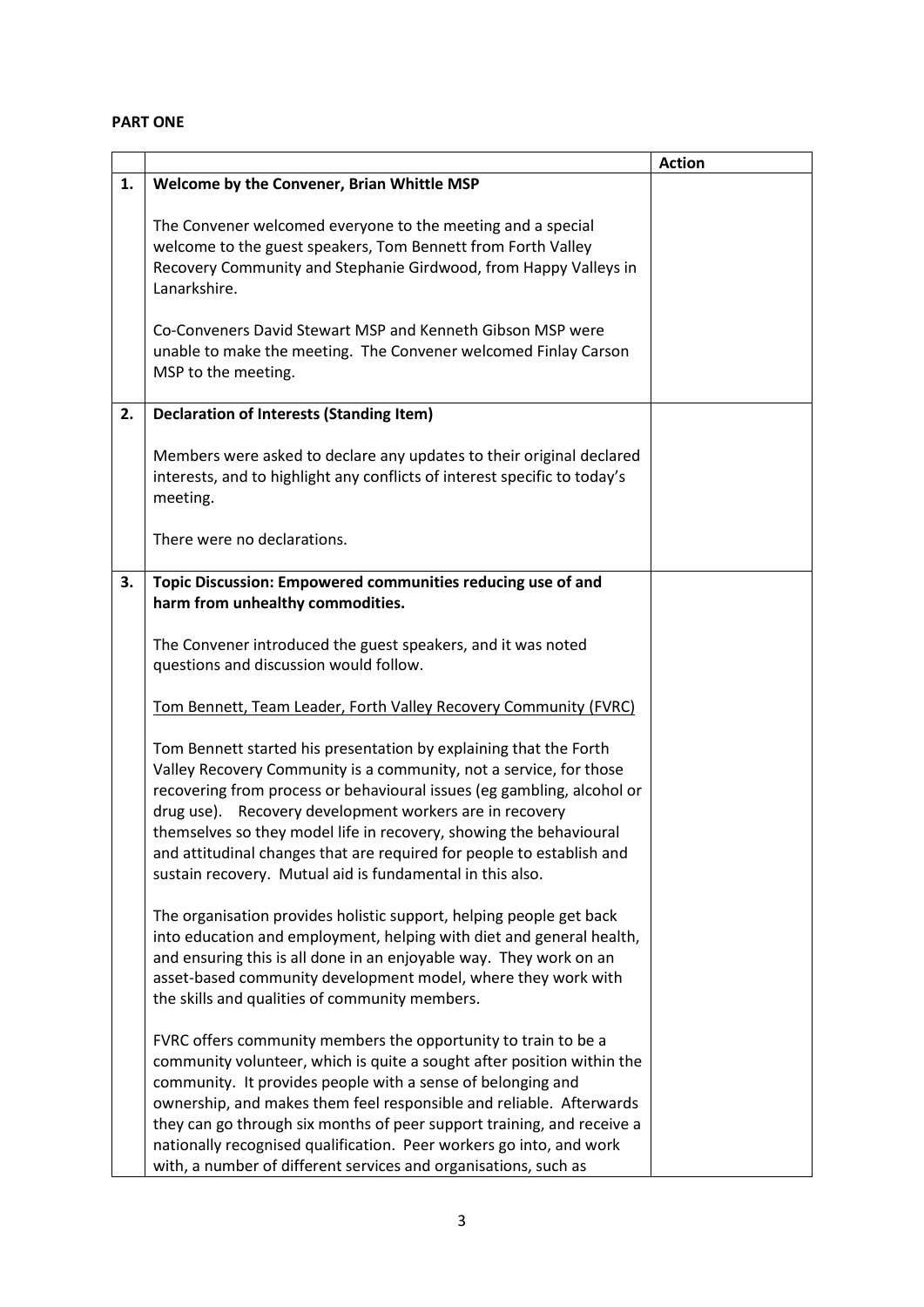|                                                                                                                                                                                                                                                                                                                                                                                                                                                                                                                                                             | <b>Action</b> |
|-------------------------------------------------------------------------------------------------------------------------------------------------------------------------------------------------------------------------------------------------------------------------------------------------------------------------------------------------------------------------------------------------------------------------------------------------------------------------------------------------------------------------------------------------------------|---------------|
| hospital addiction teams, substance misuse services, homeless<br>accommodation, etc. Peer supporters are very well respected within<br>treatment services and are in demand, so much so that they cannot<br>currently satisfy all requests.                                                                                                                                                                                                                                                                                                                 |               |
| The FVRC run seven recovery cafes every week (one every day). The<br>Tuesday café is for women only, which meets the specific needs and<br>recognises the vulnerabilities of this group. Cafes are the easiest way<br>to access the community in the beginning; all that is asked is that they<br>are abstinent on that day. The recovery café network provides:<br>recovery support (mutual aid, peer support, positive modelling),<br>health and wellbeing (e.g. an outreach nurse comes along), and social<br>integration (e.g. developing friendships). |               |
| Tom talked through some statistics of the recovery community. For<br>example, there were almost 5000 visits to the cafés in the last tax<br>year. They currently have 23 active volunteers, 11 of whom are peer<br>supporter trained, although this has likely increased more recently.                                                                                                                                                                                                                                                                     |               |
| Alongside the cafes, the FVRC provide 'Recovery in the wild' and<br>'Recovery rambling'. They work with Active Stirling, using their<br>facilities, do Fitness Fridays, and help with outdoor tasks such as<br>chopping back rhododendrons. The recovery rambling takes place<br>three times a week, with groups going for an hour or so walk. Walking<br>helps to break down social anxieties and barriers that may be present<br>in other settings.                                                                                                       |               |
| The Community is only three years old, and Jardine Simpson (now CEO<br>of Scottish Recovery Consortium) is Tom's predecessor. It has grown<br>from over 2,700 visits a year to over 4,800 visits a year. The recovery<br>development has grown with funding from the Alcohol and Drug<br>Partnership. The yearly operating costs are £175,000, with five team<br>members.                                                                                                                                                                                   |               |
| Tom spoke of the Recovery Olympics, which is in its 4 <sup>th</sup> year. This will<br>take place on 5 <sup>th</sup> July at the Mayfield Centre in Stirling, and Tom<br>encouraged Group members to attend.                                                                                                                                                                                                                                                                                                                                                |               |
| Tom finished by highlighting that the Forth Valley Recovery<br>Community has been able to find ways to help people where they<br>have not been helped before.                                                                                                                                                                                                                                                                                                                                                                                               |               |
| Stephanie Girdwood, Project Worker, Healthy Valleys in Lanarkshire                                                                                                                                                                                                                                                                                                                                                                                                                                                                                          |               |
| Stephanie described the origins of the Healthy Valleys project in<br>Lanarkshire, as supported by NHS Lanarkshire and South Lanarkshire<br>Council. Their vision is to reduce health inequalities, and have people<br>take responsibility for their own health and wellbeing.                                                                                                                                                                                                                                                                               |               |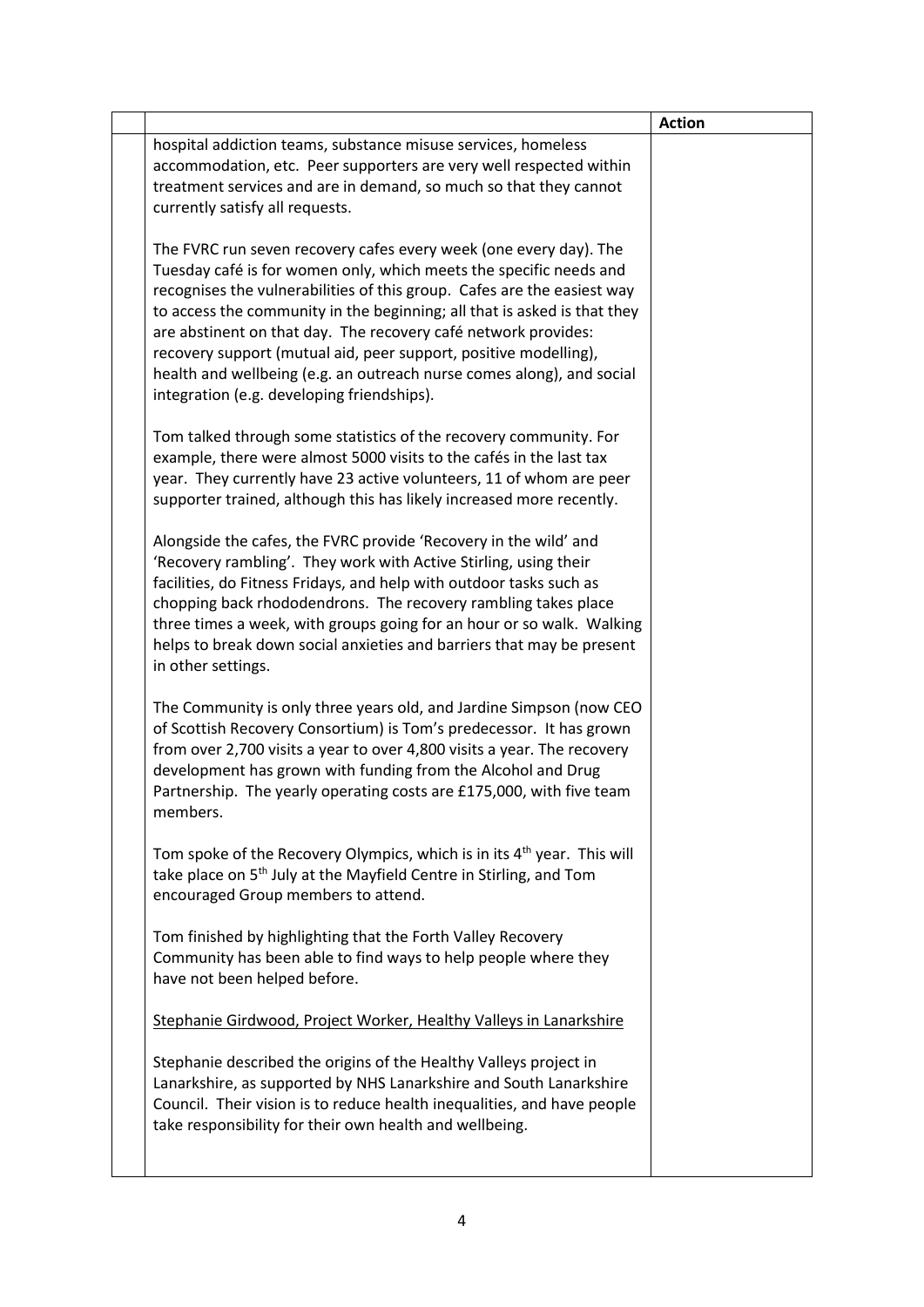|                                                                                                                                                                                                                                                                                                                                                                                                                                                                                                                                                 | <b>Action</b> |
|-------------------------------------------------------------------------------------------------------------------------------------------------------------------------------------------------------------------------------------------------------------------------------------------------------------------------------------------------------------------------------------------------------------------------------------------------------------------------------------------------------------------------------------------------|---------------|
| Their work is based on a social rather than clinical model, and is about<br>empowering communities. They are embedded within communities<br>so they can engage with hard to reach and vulnerable individuals.<br>They also help tackle barriers between communities and statutory<br>agencies, as they are trusted.                                                                                                                                                                                                                             |               |
| Referrals are diverse and complex, from a variety of agencies. There<br>are also many self-referrals, which reflects the fact that they are well<br>respected and trusted in the community.                                                                                                                                                                                                                                                                                                                                                     |               |
| Volunteers are the heart of the organisation. They were awarded the<br>Queen's Award for volunteers last year, and received another<br>volunteer award just last month. Stephanie ran through some of the<br>project's statistics, including that they have 91 volunteers. The<br>volunteers are often beneficiaries of the project, and sometimes go<br>on to become sessional workers and staff.                                                                                                                                              |               |
| Stephanie provided detail on their smoke-free project, run in<br>Clydesdale which is a very rural area with high smoking and<br>deprivation rates but low rates of access to quit support. This project<br>was commissioned by NHS Lanarkshire and was about speaking with<br>people about smoking. They found that people felt that there was<br>poor accessibility and availability of services. There was lots of buy-in<br>however as they knew that smoking was bad for them, and they<br>wanted to prevent young people taking it up too. |               |
| The Stop Smoking Programmes supported people in all aspects of<br>their life. It was resource and time intensive, but successful. Over the<br>last three years, 147 people made a quit attempt, 62% were still<br>stopped at 4 weeks and 53% at 12 weeks plus. They could also see the<br>benefits for the families, such as through increased disposable<br>income.                                                                                                                                                                            |               |
| As part of the Smoke-Free Homes initiative, they went door-to-door<br>as they knew that some people wouldn't access the groups. They<br>took a certificate so that people could pledge to keep their homes and<br>cars smoke-free, becoming role models. Many kept these certificates<br>on their walls. It was quite successful, e.g. three streets in Rigside are<br>completely smoke-free, and 77 houses pledged in total.                                                                                                                   |               |
| Healthy Valleys also engaged with the community on smoking through<br>community events. More intensive programmes with families also<br>took place, alongside work with schools (primaries 1-7), where they<br>encouraged them to take up tobacco work. From this, eight partners<br>have signed up to the ASH Scotland charter. Some schools have made<br>progress on their policies and how they deliver tobacco education.                                                                                                                   |               |
| Stephanie encouraged members to take a copy of their annual report,<br>which provides a more comprehensive overview of the organisation's<br>work.                                                                                                                                                                                                                                                                                                                                                                                              |               |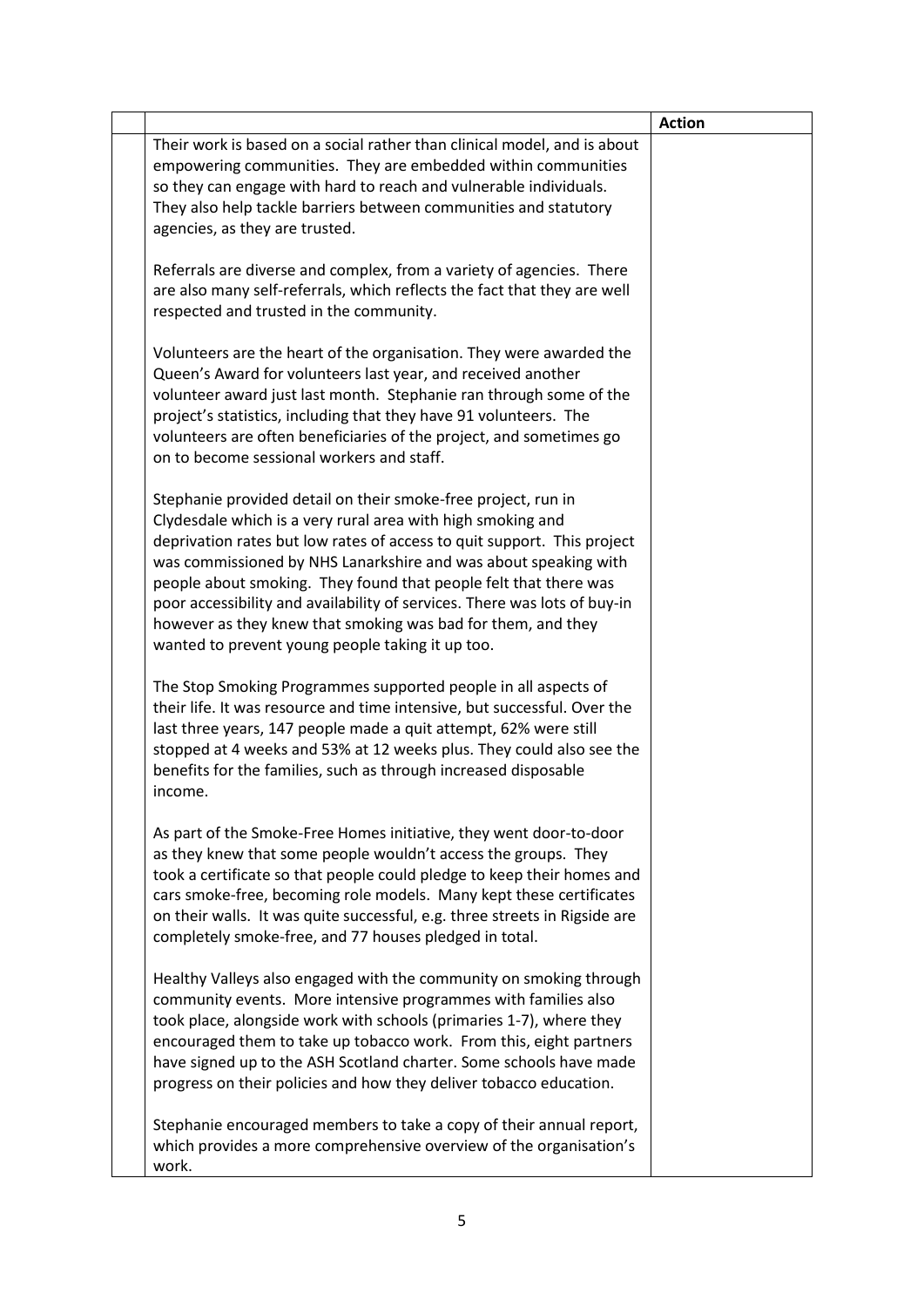|  |                                                                                                                                                                                                                                                                                                                                                                                                                                                                                                                                                                                                                                                                                                                                                                                                                                                                                                                                                                                                                                                                                                                                                                                                                                                                                                                                                                                                                                                                                                                                                                                                                                                                                                                                                                                                                                    | <b>Action</b> |
|--|------------------------------------------------------------------------------------------------------------------------------------------------------------------------------------------------------------------------------------------------------------------------------------------------------------------------------------------------------------------------------------------------------------------------------------------------------------------------------------------------------------------------------------------------------------------------------------------------------------------------------------------------------------------------------------------------------------------------------------------------------------------------------------------------------------------------------------------------------------------------------------------------------------------------------------------------------------------------------------------------------------------------------------------------------------------------------------------------------------------------------------------------------------------------------------------------------------------------------------------------------------------------------------------------------------------------------------------------------------------------------------------------------------------------------------------------------------------------------------------------------------------------------------------------------------------------------------------------------------------------------------------------------------------------------------------------------------------------------------------------------------------------------------------------------------------------------------|---------------|
|  | The Convener opened up to questions from Group members:                                                                                                                                                                                                                                                                                                                                                                                                                                                                                                                                                                                                                                                                                                                                                                                                                                                                                                                                                                                                                                                                                                                                                                                                                                                                                                                                                                                                                                                                                                                                                                                                                                                                                                                                                                            |               |
|  | Brian Whittle MSP highlighted that many would applaud those who<br>are now peer supporters but talked of a lack of trust for those who at<br>an earlier point in their recovery journey. He asked Tom Bennett if he<br>agreed with this, and what can be done to tackle this stigma?                                                                                                                                                                                                                                                                                                                                                                                                                                                                                                                                                                                                                                                                                                                                                                                                                                                                                                                                                                                                                                                                                                                                                                                                                                                                                                                                                                                                                                                                                                                                               |               |
|  | Tom Bennett said that stigma is a huge issue. It holds people back<br>from accessing help, stops them from being honest about their issues,<br>and the public and media portrayal of addiction problems exacerbates<br>this. In FVRC, community members are courageous in accessing help<br>and changing their way of being. It should be recognised that they<br>have not made a conscious choice but have grown up in adverse<br>circumstances, and often cannot bear to be present in their own life.<br>Lack of trust is an issue due to some of the behaviours, but this is a<br>tiny proportion of everyday life. We need attitudinal change, and to<br>see this as a public health issue that needs public backing. From the<br>Government down, more funding is needed to help people with these<br>issues, particularly taking into account the recent increase in drug-<br>related deaths. We need more support like their community so that<br>people can come together and show local communities that they will<br>repay them if they are given a chance. He highlighted the need to<br>change attitudes, and gave an example of a local community council<br>meeting where a service was to move into an area with high levels of<br>heroin addiction. The uproar was due to people being more visible in<br>their community, although they have always been there. Stephanie<br>Girdwood agreed with Tom, and talked of the stigma that is attached<br>to poverty, using foodbanks, smoking, etc. As Happy Valleys is well-<br>recognised in the community and provides a diverse range of services,<br>stigma doesn't seem to hold people back from self-referring to them.<br>Brian Whittle MSP referred to the media response to the Riverside<br>Project in Ayr, stating the need for re-training of the media. |               |
|  | Jardine Simpson, Scottish Recovery Consortium said that stigma is<br>not only a problem in itself but can re-traumatise people. People in<br>recovery are assets and can become positive transformers. They are<br>holding out their hand to professionals to say they are here to help.<br>He hopes the Rights, Respect and Recovery strategy will enable<br>legislation for people with lived experience to be treated equally and<br>as experts. He asked the speakers how they see local projects<br>contributing to lived experience as an equitable and contributing<br>partner?                                                                                                                                                                                                                                                                                                                                                                                                                                                                                                                                                                                                                                                                                                                                                                                                                                                                                                                                                                                                                                                                                                                                                                                                                                             |               |
|  | Tom Bennett said that he doesn't currently see equity. There is a<br>great variety of reactions to the FVRC, with some statutory services<br>'getting it' that they can do something that they have previously<br>struggled to do. Such services include the Forth Valley Royal Hospital<br>where they have a terrific relationship with the addictions team. The<br>recovery community has the ability to connect and communicate with<br>people who are still in the problem, which is difficult for others to do.                                                                                                                                                                                                                                                                                                                                                                                                                                                                                                                                                                                                                                                                                                                                                                                                                                                                                                                                                                                                                                                                                                                                                                                                                                                                                                               |               |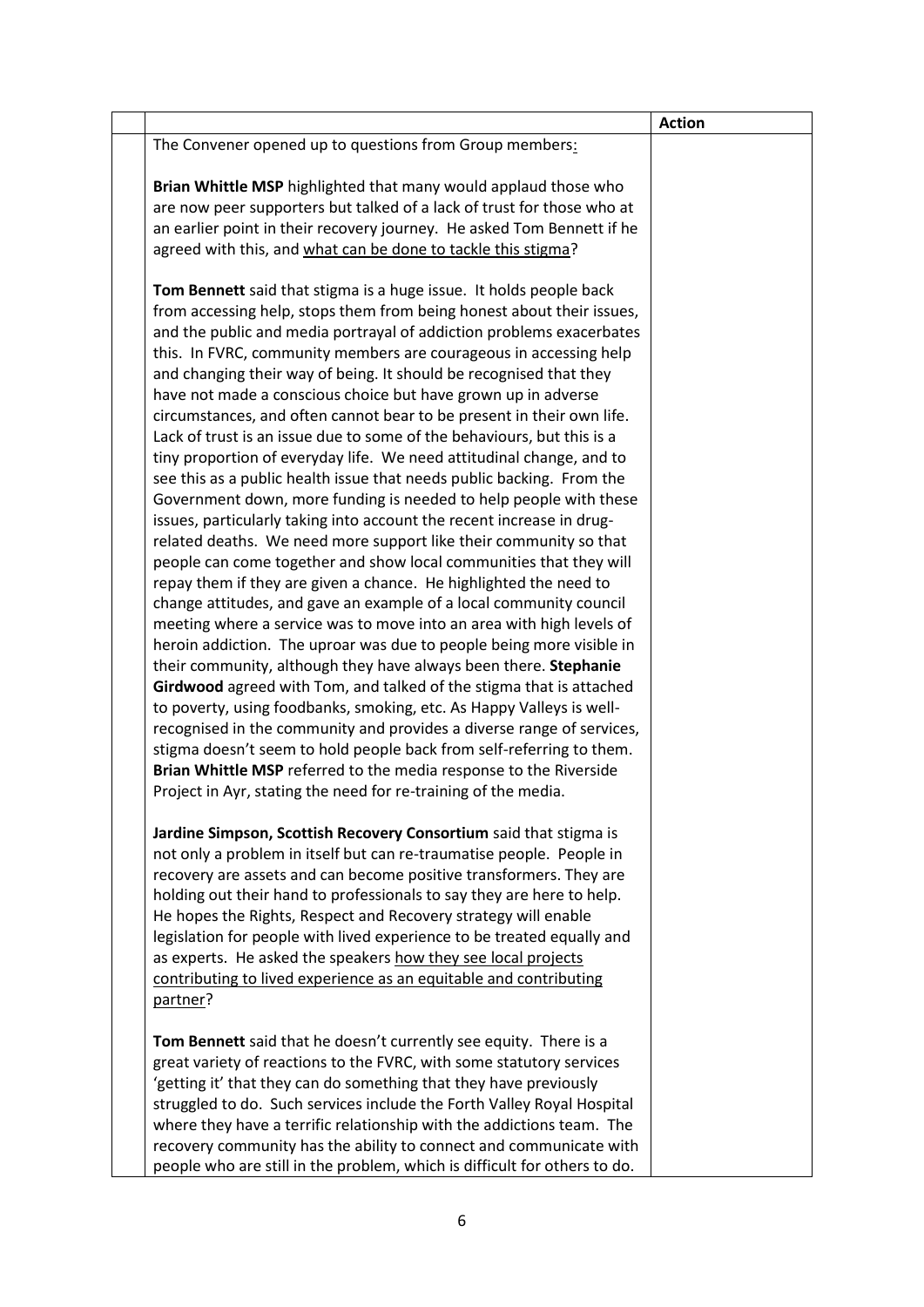|                                                                                                                                                                                                                                                                                                                                                                                                                                                                                                                                                                                                                                                                                                                                                                                                          | <b>Action</b> |
|----------------------------------------------------------------------------------------------------------------------------------------------------------------------------------------------------------------------------------------------------------------------------------------------------------------------------------------------------------------------------------------------------------------------------------------------------------------------------------------------------------------------------------------------------------------------------------------------------------------------------------------------------------------------------------------------------------------------------------------------------------------------------------------------------------|---------------|
| There should be more scope for the recovery community and those<br>with lived experience to fill positions and have greater influence in<br>shaping how we address this problem. Stephanie Girdwood agreed                                                                                                                                                                                                                                                                                                                                                                                                                                                                                                                                                                                               |               |
| with Tom, and wants to see communities supporting communities.                                                                                                                                                                                                                                                                                                                                                                                                                                                                                                                                                                                                                                                                                                                                           |               |
| Brian Whittle MSP raised that he spoke of the impact of smoking and<br>deprivation at the Love Your Lungs Week debate today. Physical<br>activity and sport has an important role in smoking prevention. Giving<br>access to activity from a young age means that people are less likely<br>to take up smoking. He asked if the speakers agree, and what we can<br>do to prevent young people from following previous generations in<br>smoking behaviour?                                                                                                                                                                                                                                                                                                                                               |               |
| Stephanie Girdwood highlighted that Healthy Valleys do full school<br>tobacco sessions, and agreed if they young people have more to do<br>then they are more fulfilled and less likely to take up smoking. They<br>also promote healthy eating, cooking, and physical activity in their<br>work. They have a Fit for Life project, which provides in and after<br>school activity, including trips to outdoor spaces. They have learned<br>that they need to provide equipment to children to ensure they can<br>attend. Tom Bennett said that tobacco is in an issue for those in<br>recovery. Fitness plays a huge part of recovery, with peers modelling<br>the process of moving away from unhealthy behaviours (those who<br>are further on in their recovery are often nicotine free).            |               |
| Alison McCallum, Director of Public Health, NHS Lothian asked how<br>can we take networks of individuals and turn this into a community of<br>activists to achieve policy change? She gave the example of<br>ambassadors in Edinburgh who have been vocal on welfare reform<br>and other issues – they are a powerful group of people able to change<br>minds and policy.                                                                                                                                                                                                                                                                                                                                                                                                                                |               |
| Stephanie Girdwood agreed. They have people who are assets and<br>positive role models. They provide opportunities for this and work<br>with agencies to gain access to these people. They want to help cross<br>barriers between people and agencies and what is needed is<br>partnership working with people on the front line. Tom Bennett<br>highlighted the moves within Scottish Recovery Consortium to train<br>people with lived experience and create a panel of experts. There are<br>endless barriers to engagement, but we should invite people to come<br>and be a part of strategy meetings and decision-making bodies, and<br>listen to them. Then we will be able to hear what it is like to live with<br>challenges such as deprivation and having no escape from addiction at<br>home. |               |
| Finlay Carson MSP commended the work of the FVRC and Healthy<br>Valleys organisation. His constituency is rural, and there are limited<br>opportunities to have recovery communities due to lack of capacity to<br>organise these. It is an issue not unique to addiction and could apply<br>to mental health too. He asked if such communities have to be                                                                                                                                                                                                                                                                                                                                                                                                                                               |               |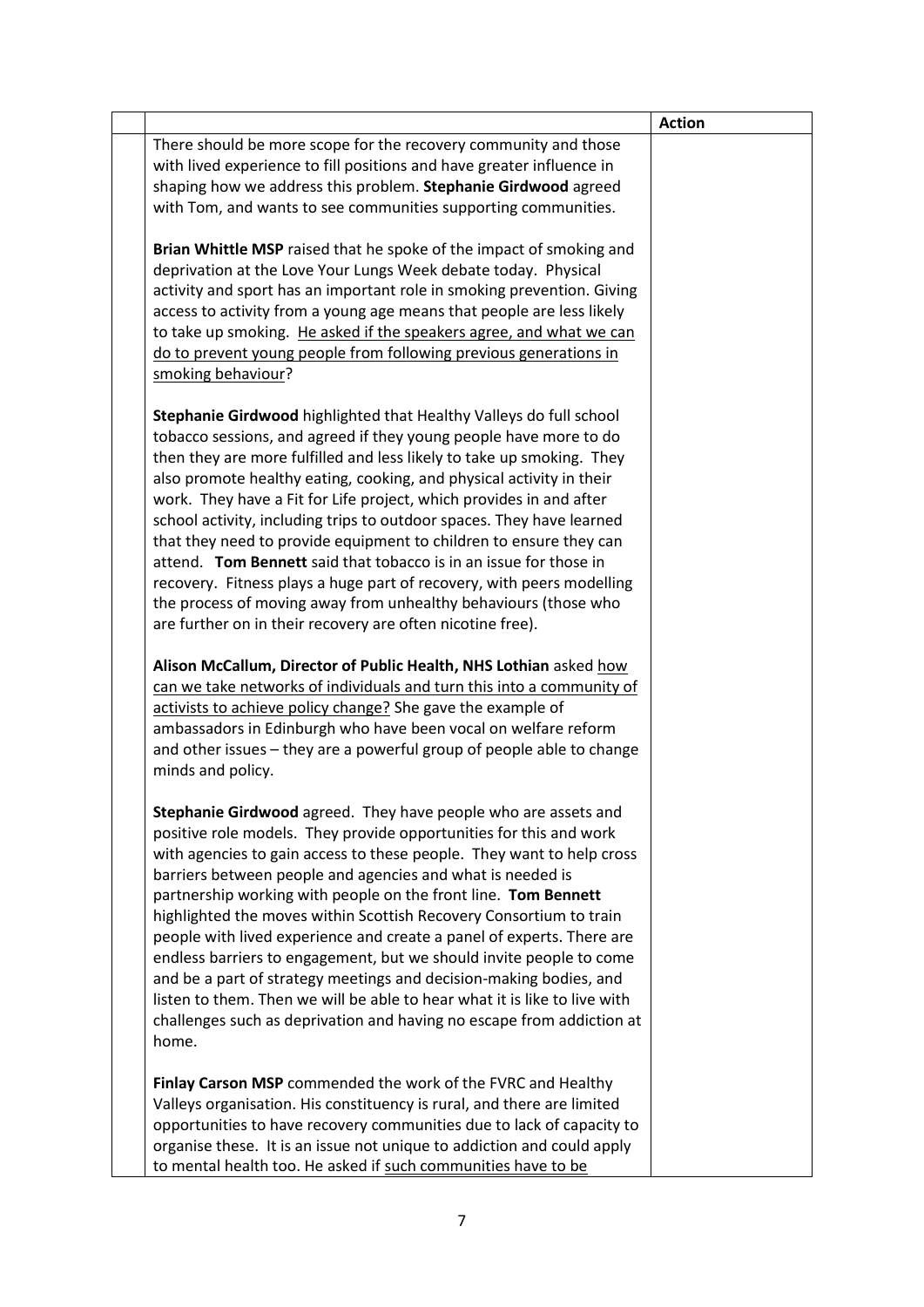|                                                                                                                                                                                                                                                                                                                                                                                                                                                                                                                                                                                                                                                                                                                                                                                                                                                                                                                                                                                                  | <b>Action</b>                                                                                                                                                                                                                                                                                                                                                                                                               |
|--------------------------------------------------------------------------------------------------------------------------------------------------------------------------------------------------------------------------------------------------------------------------------------------------------------------------------------------------------------------------------------------------------------------------------------------------------------------------------------------------------------------------------------------------------------------------------------------------------------------------------------------------------------------------------------------------------------------------------------------------------------------------------------------------------------------------------------------------------------------------------------------------------------------------------------------------------------------------------------------------|-----------------------------------------------------------------------------------------------------------------------------------------------------------------------------------------------------------------------------------------------------------------------------------------------------------------------------------------------------------------------------------------------------------------------------|
|                                                                                                                                                                                                                                                                                                                                                                                                                                                                                                                                                                                                                                                                                                                                                                                                                                                                                                                                                                                                  |                                                                                                                                                                                                                                                                                                                                                                                                                             |
|                                                                                                                                                                                                                                                                                                                                                                                                                                                                                                                                                                                                                                                                                                                                                                                                                                                                                                                                                                                                  |                                                                                                                                                                                                                                                                                                                                                                                                                             |
| Tom Bennett said that there is a great deal of overlap between these<br>issues, e.g. those with addictions issues often have poor mental<br>health. He agreed that it is better than nothing to have something<br>that is open to all, but his experience is that the power is in the<br>connection between people they can identify with - they know they<br>can be open about their experiences and behaviours, and will get<br>acceptance rather than reaction. There is a strength in specificity.<br>Stephanie Girdwood agreed on the importance of belonging and<br>acceptance. They run various cafes and other projects in rural<br>communities for different issues. There is merit in specific groups but<br>encouraging people to come together to support each other more<br>generally in a safe space, with a variety of services, helps to build<br>relationships.                                                                                                                 |                                                                                                                                                                                                                                                                                                                                                                                                                             |
|                                                                                                                                                                                                                                                                                                                                                                                                                                                                                                                                                                                                                                                                                                                                                                                                                                                                                                                                                                                                  |                                                                                                                                                                                                                                                                                                                                                                                                                             |
| Stephanie Girdwood said it is great that there is a recognised place<br>for the third sector, particularly in relation to health inequalities and<br>health issues. However, funding is a constant issue. They need<br>longevity so that they can deliver more services and greater<br>outcomes, rather than spending a lot of their time on sourcing<br>funding. Tom Bennett echoed this. He highlighted that although FVRC<br>is seen as a good model to emulate across Scotland, they have<br>recently lost their tender to another organisation, so their future is<br>uncertain after the next 11-12 months. If people are convinced that<br>their organisation is doing good work, then they should secure its<br>future. The respect for the service should be backed up with funding,<br>and it should be recognised that as the team grows, so too does their<br>reach and impact. He also highlighted the value for money the third<br>sector provides, as every pound is accountable. | <b>Brian Whittle MSP</b><br>will try to secure<br>party debate time<br>in the chamber on<br>the role of the third<br>sector in public<br>health.                                                                                                                                                                                                                                                                            |
|                                                                                                                                                                                                                                                                                                                                                                                                                                                                                                                                                                                                                                                                                                                                                                                                                                                                                                                                                                                                  |                                                                                                                                                                                                                                                                                                                                                                                                                             |
|                                                                                                                                                                                                                                                                                                                                                                                                                                                                                                                                                                                                                                                                                                                                                                                                                                                                                                                                                                                                  |                                                                                                                                                                                                                                                                                                                                                                                                                             |
|                                                                                                                                                                                                                                                                                                                                                                                                                                                                                                                                                                                                                                                                                                                                                                                                                                                                                                                                                                                                  |                                                                                                                                                                                                                                                                                                                                                                                                                             |
| outcomes are sufficient.                                                                                                                                                                                                                                                                                                                                                                                                                                                                                                                                                                                                                                                                                                                                                                                                                                                                                                                                                                         |                                                                                                                                                                                                                                                                                                                                                                                                                             |
| Brian Whittle MSP said that there is often protectionism due to the<br>way the third sector is funded. The word collaborative is important,<br>as there is often a tendency not to approach other agencies to work<br>together. There is need to feel safe within the funding structure for<br>this to happen. Brian Pringle, West Lothian Drug & Alcohol Service<br>feels that tendering and commissioning has regressed, with a lot of<br>fear experienced. He would like to see encouragement of alliances,<br>networks and partnerships. There is more accountability in the third<br>sector. There should be no need to go to tender; service level<br>agreements could be used and where objectives are being met these                                                                                                                                                                                                                                                                    |                                                                                                                                                                                                                                                                                                                                                                                                                             |
|                                                                                                                                                                                                                                                                                                                                                                                                                                                                                                                                                                                                                                                                                                                                                                                                                                                                                                                                                                                                  | restricted to addictions or whether these can be open to those with<br>other issues, such as mental health, bereavement, accidents, etc.?<br>Brian Whittle MSP asked what can politicians do for the third sector?<br>Alison McCallum raised the need for clearer guidance in the use of<br>the Procurement Act, so as to avoid unnecessary competitive<br>tendering. Often collaborative and compact agreements to develop |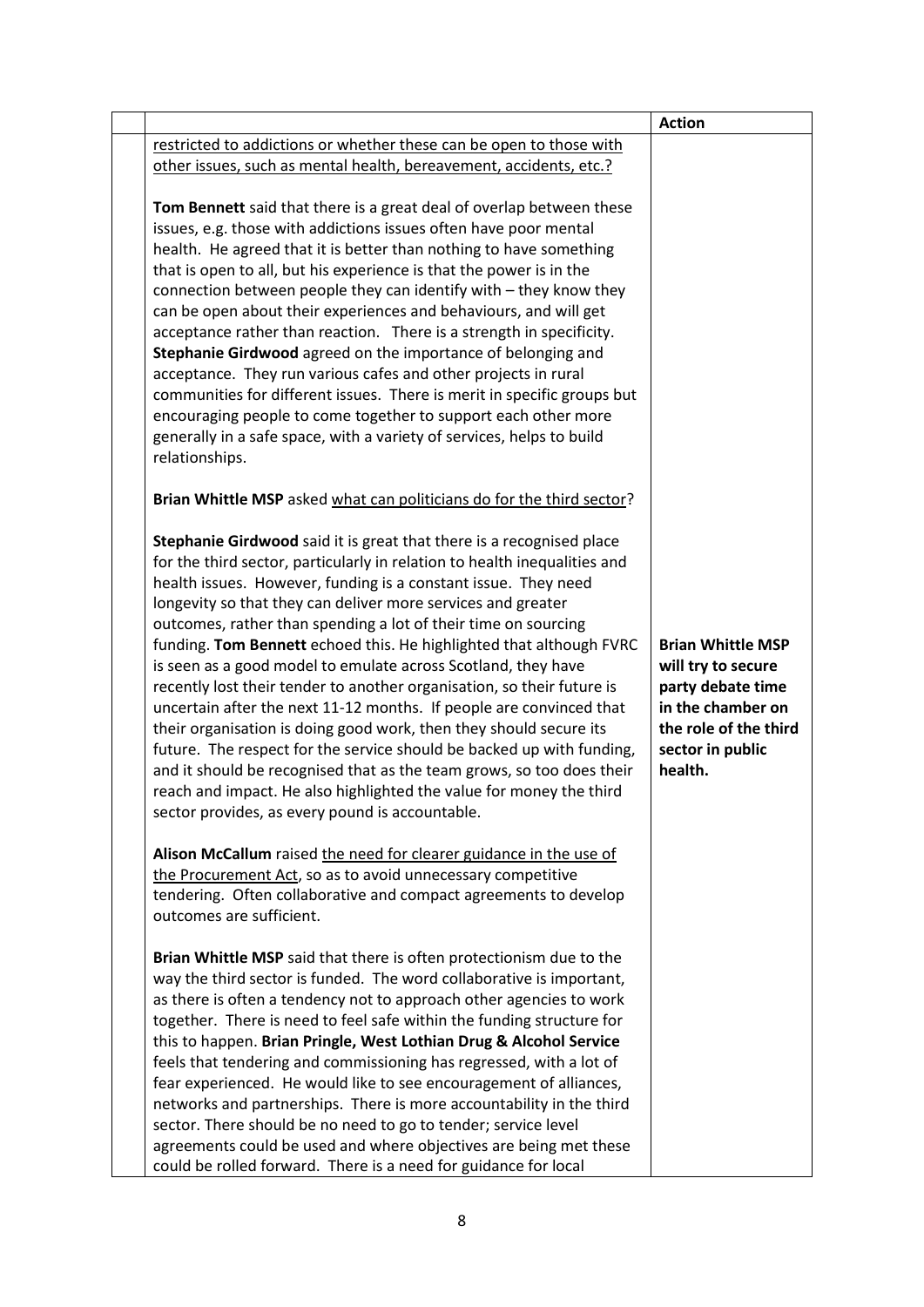|                                                                         | <b>Action</b> |
|-------------------------------------------------------------------------|---------------|
| authorities and health boards on this to give them reassurance they     |               |
| they do not always need to go down the competitive tendering route.     |               |
| Core funding should be provided to enable organisations to bid for      |               |
| other funding (quite often going for a 3 year bid is restricted by only |               |
| having 1 year core funding). Graeme Callander raised that the Big       |               |
| Lottery is often relied upon for funding. Drink Wise Age Well was       |               |
| funded for 5 years, which is unusual, whereas evidence says that this   |               |
| is the bare minimum that is required for positive change to occur.      |               |
|                                                                         |               |

# **PART TWO**

|    |                                                                                                                                                                                                                                                                                                                                                                                                                                                                                                                                                                                                                                                                                                                                                                                                                                            | <b>Action</b>                                                                                                                                  |
|----|--------------------------------------------------------------------------------------------------------------------------------------------------------------------------------------------------------------------------------------------------------------------------------------------------------------------------------------------------------------------------------------------------------------------------------------------------------------------------------------------------------------------------------------------------------------------------------------------------------------------------------------------------------------------------------------------------------------------------------------------------------------------------------------------------------------------------------------------|------------------------------------------------------------------------------------------------------------------------------------------------|
| 4. | Welcome to new members and apologies for absence                                                                                                                                                                                                                                                                                                                                                                                                                                                                                                                                                                                                                                                                                                                                                                                           |                                                                                                                                                |
|    | The meeting welcomed two new member organisations to the<br>Group: Scottish Obesity Alliance (joined 12th March 2019) and<br>Homes for Scotland (joined 21st March 2019).<br>The number of apologies received (as detailed above) was 6 MPS<br>and 16 non-MSP group members.                                                                                                                                                                                                                                                                                                                                                                                                                                                                                                                                                               |                                                                                                                                                |
| 5. | Minute of Meeting - 20 <sup>th</sup> February 2019                                                                                                                                                                                                                                                                                                                                                                                                                                                                                                                                                                                                                                                                                                                                                                                         |                                                                                                                                                |
|    | The minutes were approved as correct.                                                                                                                                                                                                                                                                                                                                                                                                                                                                                                                                                                                                                                                                                                                                                                                                      |                                                                                                                                                |
|    | Matters arising:                                                                                                                                                                                                                                                                                                                                                                                                                                                                                                                                                                                                                                                                                                                                                                                                                           |                                                                                                                                                |
|    | Sheila Duffy updated the Group that the Scottish Government and<br>COSLA have launched a consultation on the new public health body,<br>Public Health Scotland. There is a short consultation period<br>(deadline of 8 <sup>th</sup> July), and she encouraged members to respond. The<br>secretariat will circulate the link for this.<br>Alison Douglas updated that a debate has now been secured for the<br>motion lodged by Kenneth Gibson after the last meeting. This<br>summarises the evidence presented at the previous CPG meeting,<br>highlights the support from the Group for the alcohol marketing<br>pledge, and welcomes the Scottish Government's commitment to<br>consult on measures to restrict alcohol marketing to protect children<br>and young people. Brian Whittle MSP will also be speaking at this<br>debate. | Secretariat to<br>disseminate the<br><b>Scottish</b><br><b>Government and</b><br><b>COSLA consultation</b><br>on the new public<br>health body |
| 6. | <b>Any Other Business</b>                                                                                                                                                                                                                                                                                                                                                                                                                                                                                                                                                                                                                                                                                                                                                                                                                  |                                                                                                                                                |
|    | Graeme Callendar updated the Group on the work of Drink Wise<br>Age Well with six volunteers with lived experience in Glasgow. They<br>felt that alcohol services did not adequately fit their needs, and<br>released a charter with asks of Scottish Government, local                                                                                                                                                                                                                                                                                                                                                                                                                                                                                                                                                                    |                                                                                                                                                |